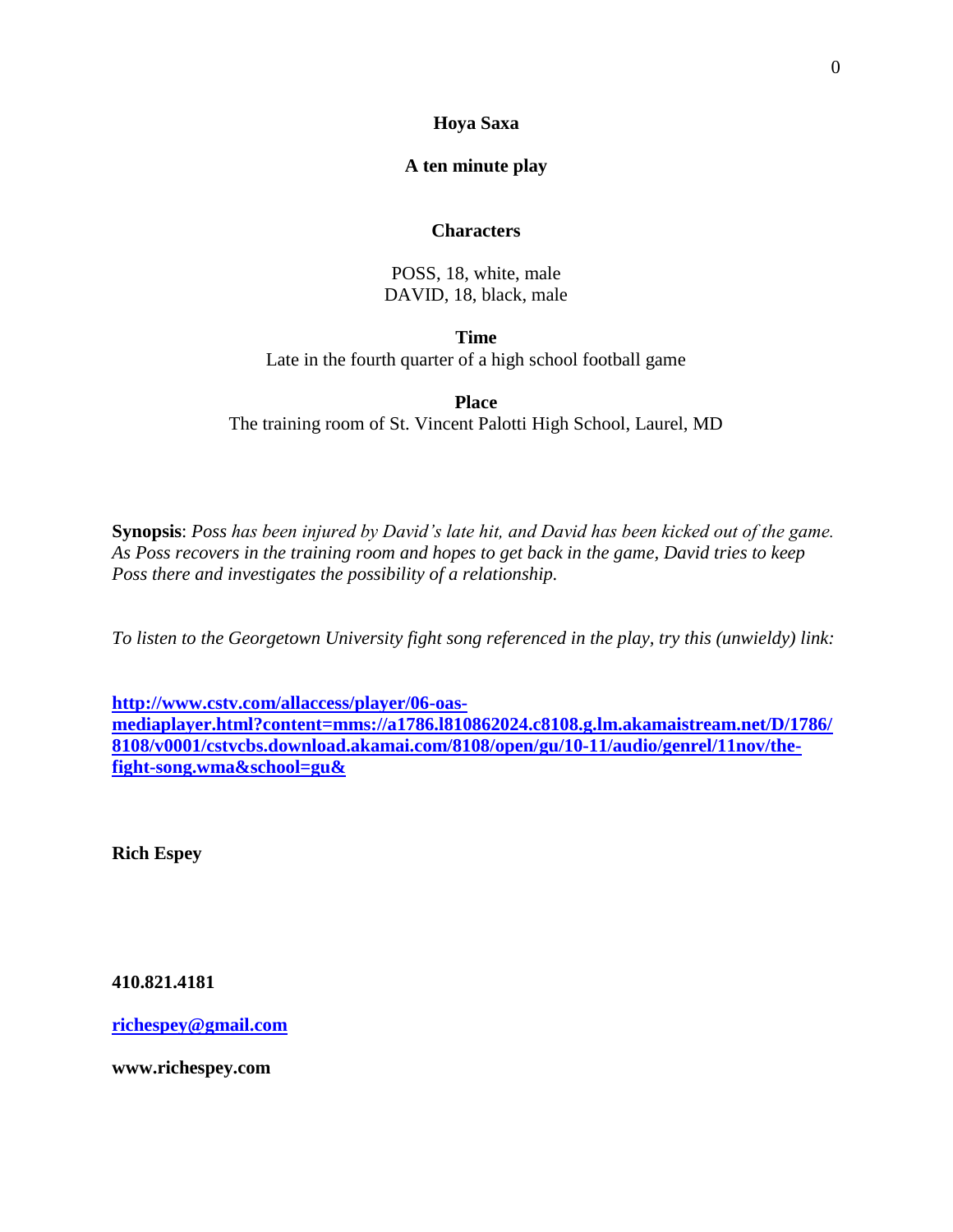*In darkness, we hear a high school marching band playing a fight song. A crowd cheers. A ref's whistle blows. Lights up reveal POSS, 18, white, in a football uniform, sitting on a high training table with one leg extended. DAVID, 18, African-American, in a different football uniform, enters. He carries his helmet.*

#### **POSS**

Cheap hit, man.

#### **DAVID**

Didn't hear the whistle.

#### **POSS**

Play was dead!

#### **DAVID**

Maybe you got weak knees. Most qb's can take my hits.

# **POSS**

Field's like concrete. You think you could squirt a little water on the field -

# **DAVID**

You ladies get yourself a field and then you can diss mine. CHEN. What kind of a name for a school is that? I ain't never heard of no CHEN. Y'all from China or what?

#### **POSS**

What the - ?

#### **DAVID**

What y'all's fight song? (*he sings a stereotypical Chinese tune*) "Na na na na na na na na na"

#### **POSS**

Where's your trainer? I gotta get back in.

#### **DAVID**

Your Academy Award performance gets me kicked out and now you want to go back in? I don't think so.

#### **POSS**

Maybe it's too much to expect a trainer in Laurel.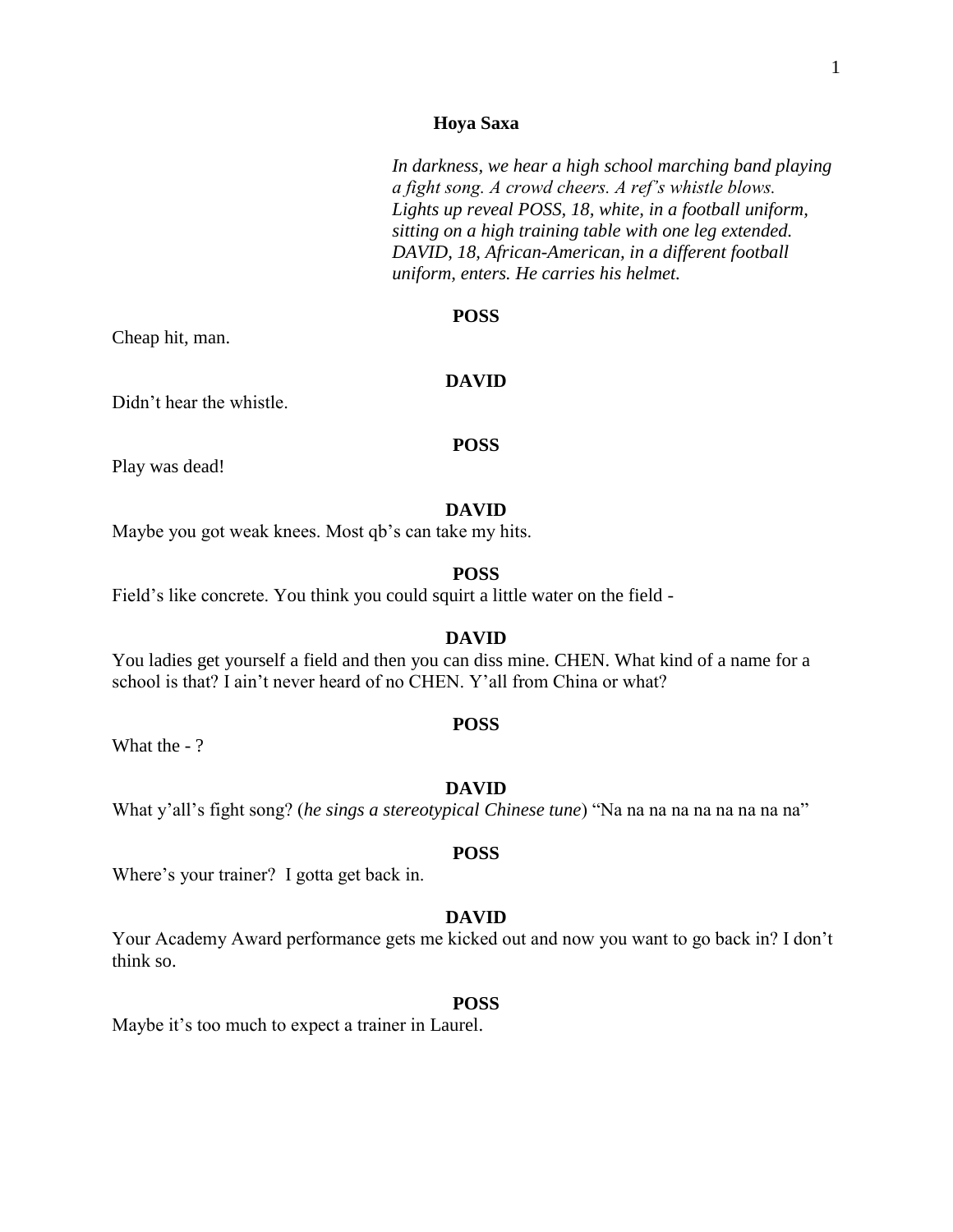#### **DAVID**

Ooh, listen to Miss Georgetown! She's one sophisticated lady. Gonna pop up to Neiman-Marcus after the game?

## **POSS**

I live in Maryland, too.

# **DAVID**

I'm talking about next year. "Spice O'Regan signs with Georgetown." Hoya Saxa. 'Cept your knees ain't no rocks. (*singing the Georgetown fight song*) "There goes old Georgetown, straight for a touchdown,

#### **POSS**

(*over the singing*) You don't hit a guy in the knees after the whistle! You trying to end my college career before it starts?

# **DAVID**

(*still singing*) See how they gain ground, lie down forever lie down! Lie down forever lie down!" You better learn to take hits like that if you want to make it at Georgetown. Hoya Saxa indeed.

**POSS**

Jerk.

#### **DAVID**

Ooh, that hurt!

#### **POSS**

I don't swear, OK? Rest assured, in my mind I'm calling you something else.

# **DAVID**

If I really was that name you're thinking of I'd-a gone for your left shoulder.

#### **POSS**

What?

#### **DAVID**

The one you hurt in pre-season. Yeah, we do a little scouting here. Even for a sorry bunch of debutantes like CHEN.

#### **POSS**

We're not –

#### **DAVID**

Christian Home Educators Network. I know what it means. Yeah, we checked you out online. Bunch o' home schoolers whose only social interaction is spending two hours every afternoon learning the manly art of bashing some other kids' heads in. Surprised Daddy's letting you go to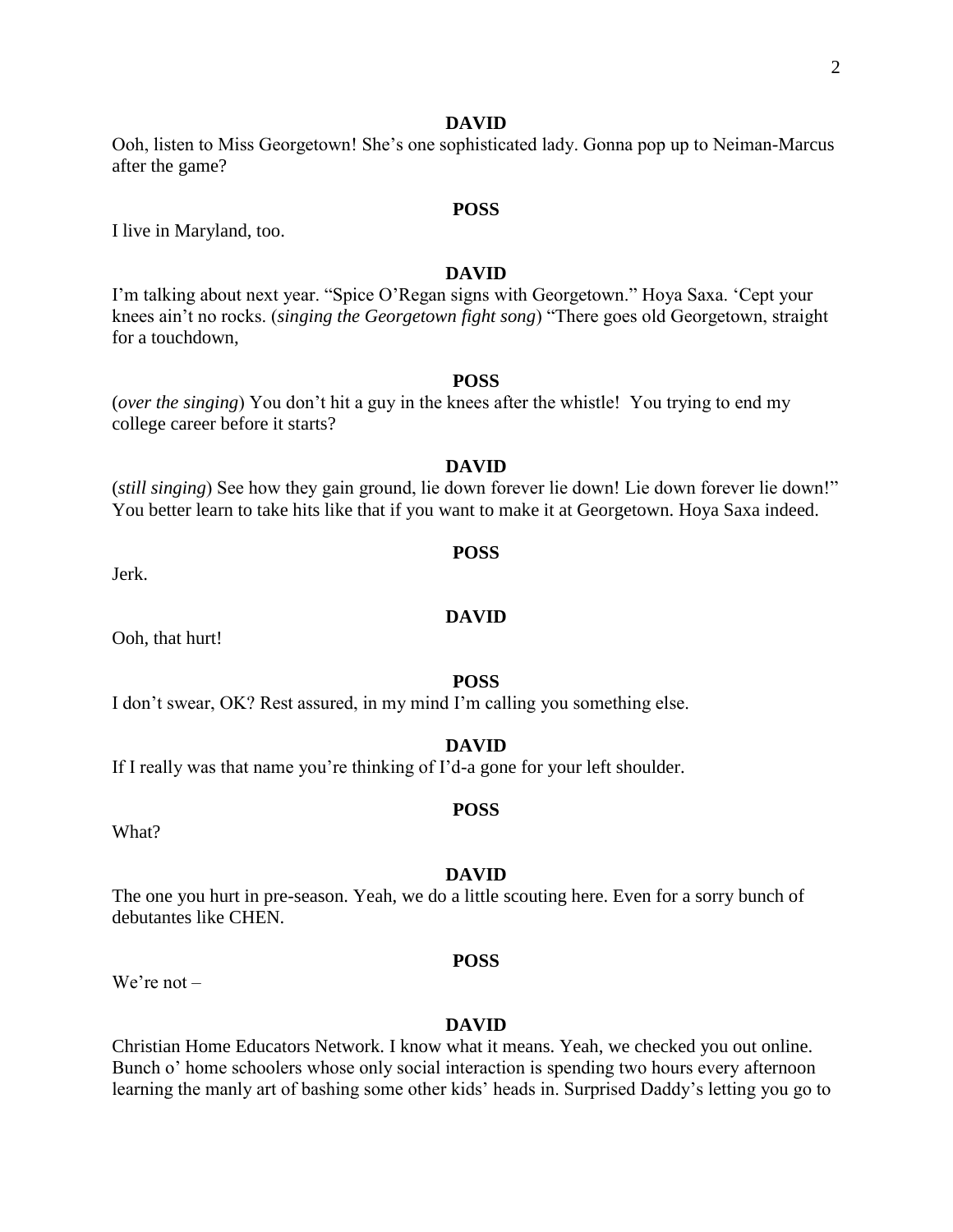a Catholic school, even if it is G'town. Figured Spice O'Regan would be off to some Bible banger college –

# **POSS**

He does not control me -

## **DAVID**

Chill, man -

# **POSS**

Look, he wanted a name school, I got him a name school.

#### **DAVID**

But does a name matter to you? How'd you get your name, anyway? Spice. Some girl give it to you? 'Cause you all hot and spicy? Or you wear Daddy's Old Spice to get the ladies all fired up? You sing the Georgetown fight song to all the ladies? "Lie down forever lie down. Lie down forever lie down." And they all lie down. They melt for Mister Spice.

#### **POSS**

Where is your trainer?!! I gotta get back in -

# **DAVID**

On the field with our team! Since you're neither bleeding nor paralyzed he'll be in after we finish kickin' y'all's butts. And where's your trainer? Or do y'all just pray away the pain?

# **POSS**

Look, what have you got against Christians?

#### **DAVID**

I got nothin' against true Christians. Where's your trainer?

#### **POSS**

We don't have one.

#### **DAVID**

Then who was taping ankles on your bench? Huh? Why isn't he here?

#### **POSS**

Because he's an arrogant self-absorbed douche who can eat my jock, all right?

#### **DAVID**

Oooh, now that's some spicy talk – maybe that's why they call you Spice.

#### **POSS**

Look, at least get me some ice or something. I assume you do have an ice machine around here somewhere.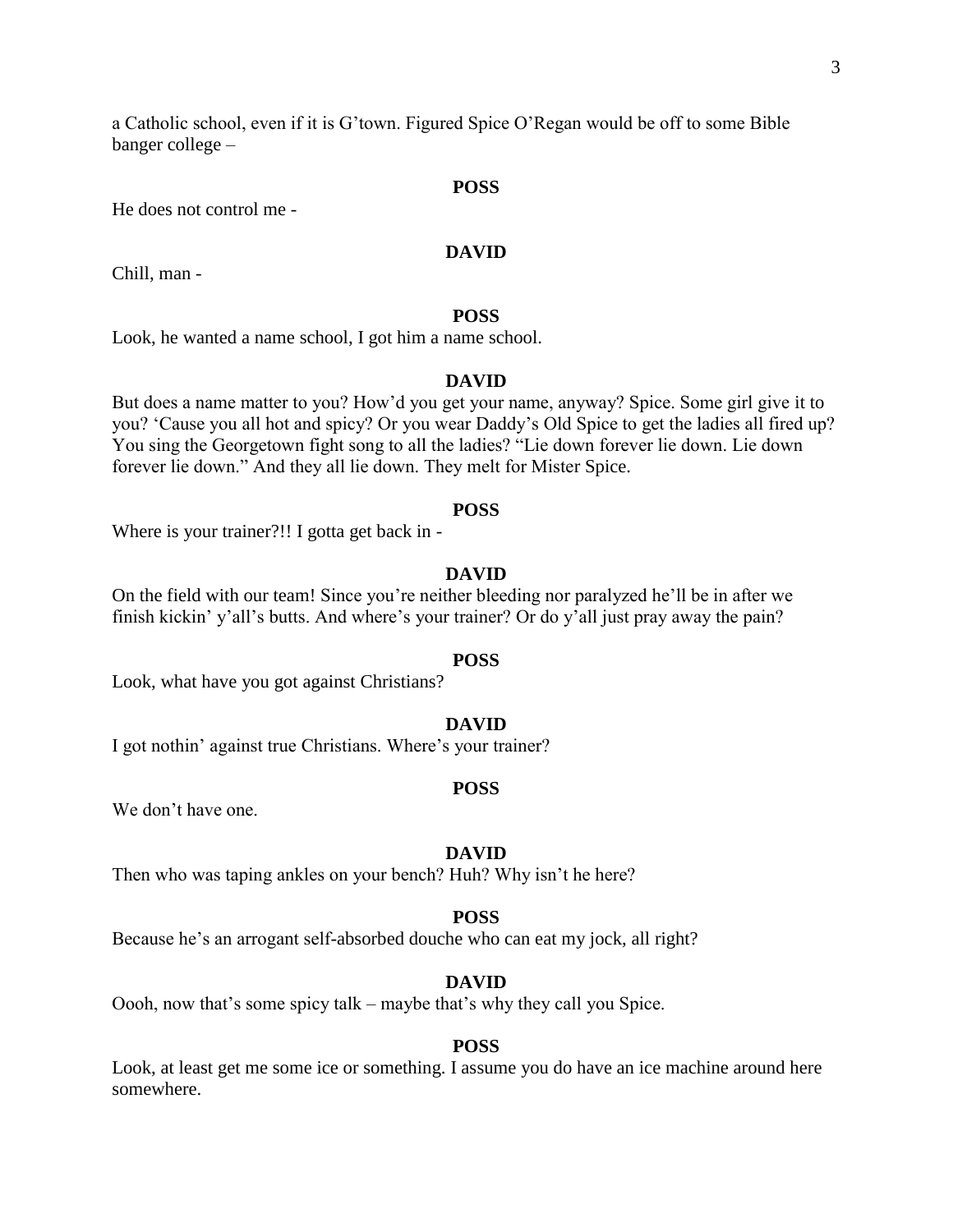*DAVID pulls out a bag of ice from his helmet.*

# **DAVID**

Even in Laurel we can make ice.

**POSS**

Well…give it here.

# **DAVID**

**POSS**

**DAVID**

I don't even get a thank you?

You're the reason I need the ice in the first place!

Your trainer should be the one with the ice. Why is he not –

# **POSS**

Give me the ice!

#### **DAVID**

**POSS**

**DAVID**

Tell me why they call you Spice, you get the ice.

What difference –

Ice for Spice! Spice…for ice.

## **POSS**

Why do you care?

#### **DAVID**

I pay attention to life and there is much that interests me so why do they call you Spice? Knee's starting to swell…

# **POSS**

You should be able to figure it out. Start with my last name.

#### **DAVID**

O'Regan.

#### **POSS**

My first name is Oren. Family thing. My mother's side.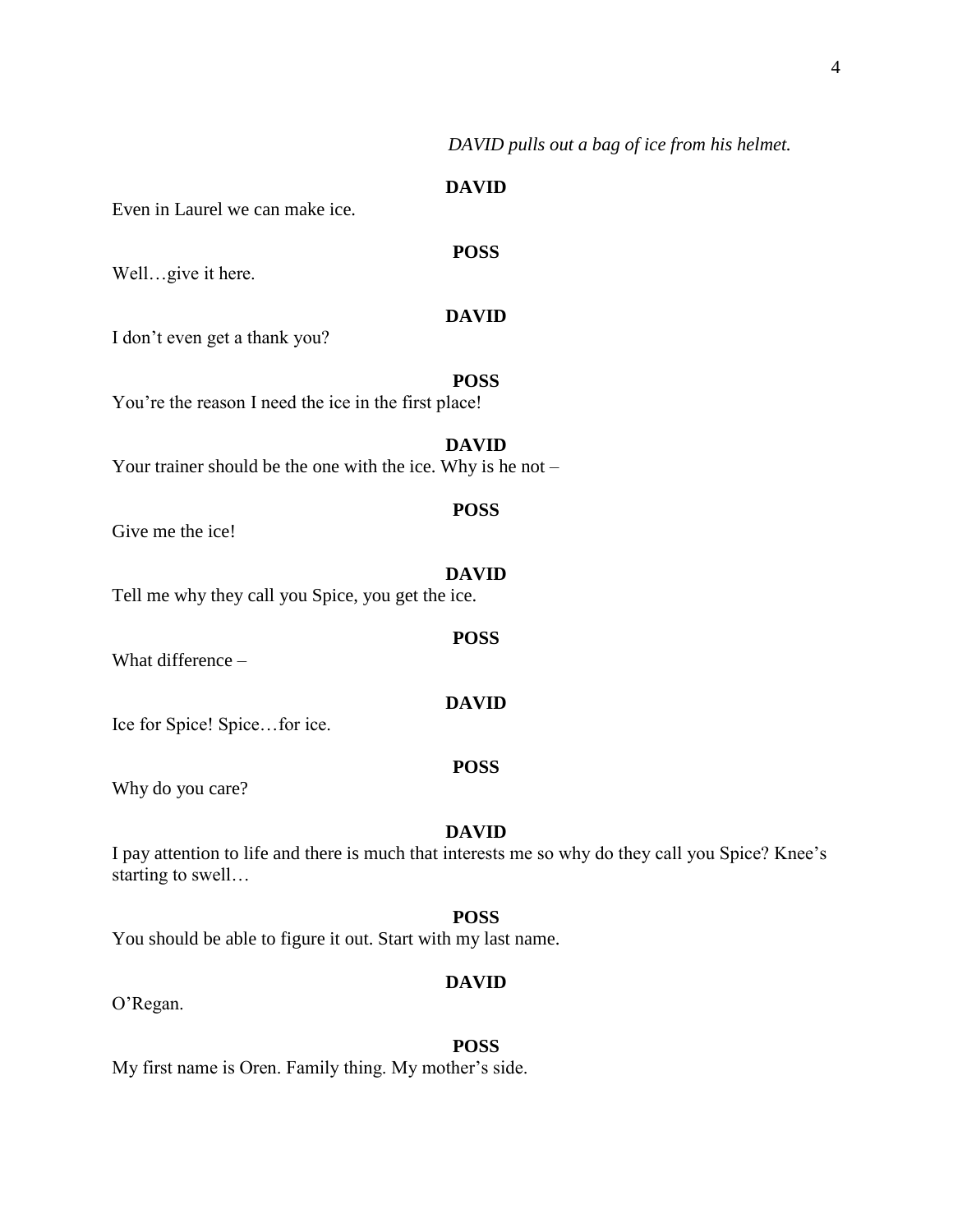# **DAVID**

Oren O'Regan.

# **POSS**

Now you're my idiot coach calling roll looking at the signups on the first day of practice.

#### **DAVID**

(*calling roll*) O'Regan, O.

# **POSS**

I said you're my IDIOT coach! Who doesn't know an apostrophe from a suppository. He leaves it out on the roster!

# **DAVID**

(*calling roll as the coach*) OreganO! Oregano! Ha Ha Ha! What the hell kind of name is Oregano? Man! I'm-a call you "Spice"!

#### **POSS**

Well done. Ice, please?

*DAVID gives POSS the ice.*

#### **DAVID**

**POSS**

That's a good name. Spice. Even if you got it from an idiot.

You got a name?

**DAVID**

David.

#### **POSS**

From the Bible? What's so funny?

#### **DAVID**

You'd have to know my mother. Spice, though. I like that.

#### **POSS**

I'm getting rid of it. Time to grow up. Hoya Saxa.

#### **DAVID**

Oren… Kinda sorta sounds like a rock.

#### **POSS**

Kinda sorta sucks. My mother's the only one who still calls me Oren.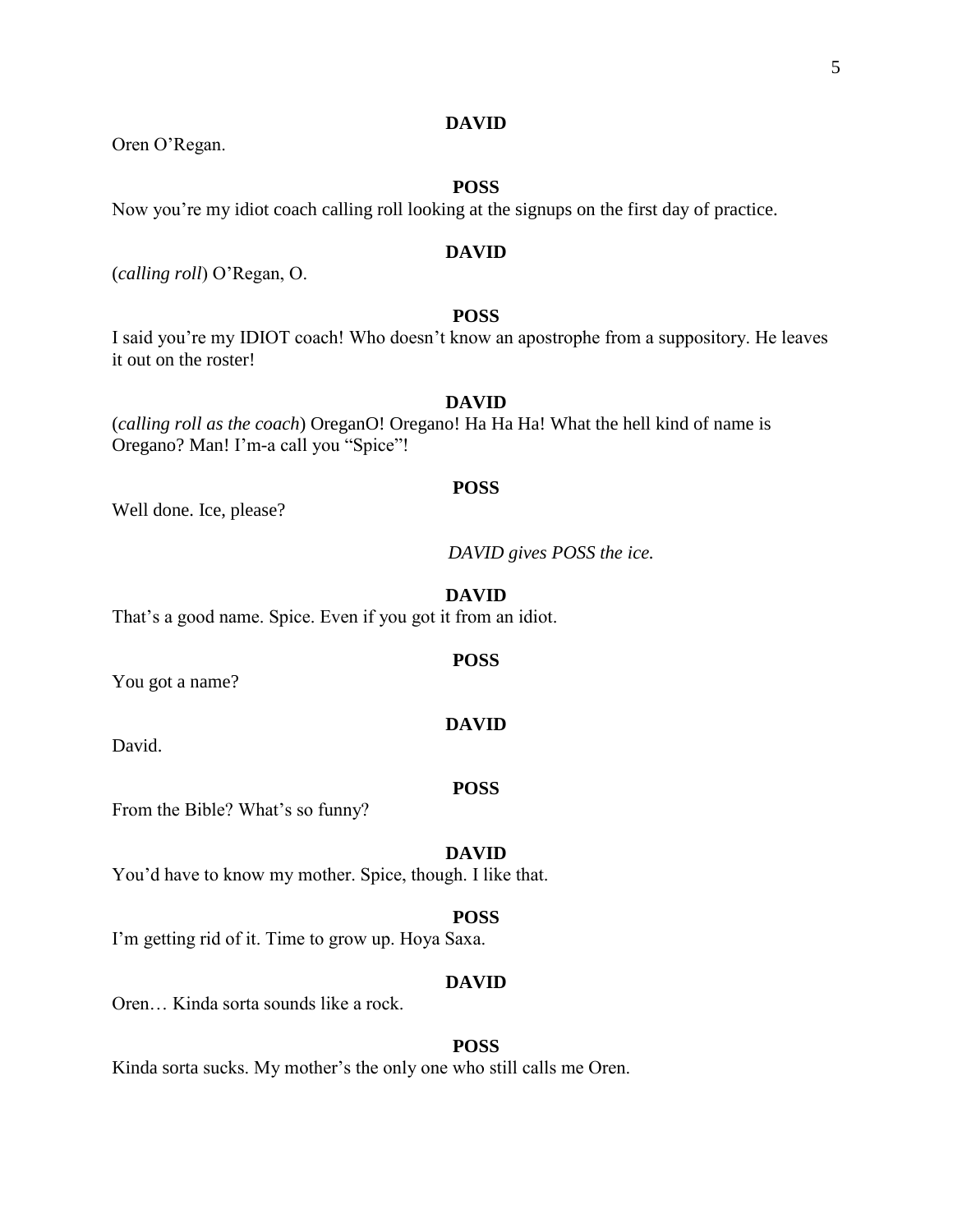*test his knee. It hurts.* 

| What about your Dad?                                                       |                                       |
|----------------------------------------------------------------------------|---------------------------------------|
| Calls me "Son". When he's pleased.                                         | <b>POSS</b>                           |
| And when he's not?                                                         | <b>DAVID</b>                          |
| Whatever.                                                                  | <b>POSS</b>                           |
| And what do you want me to call you?                                       | <b>DAVID</b>                          |
| You knock me out of the game and then you come down here to give me crap - | <b>POSS</b>                           |
| I came down here to give you ice. Now what do you want me to call you?     | <b>DAVID</b>                          |
|                                                                            | POSS hops off the table to test his l |
| Whoa. Take it easy, man.                                                   |                                       |
| I'm expected back out there.                                               | <b>POSS</b>                           |
| You gotta have your trainer look at that.                                  | <b>DAVID</b>                          |
| I told you he's a douche -                                                 | <b>POSS</b>                           |
| Douche or no -                                                             | <b>DAVID</b>                          |
| He's not coming down here –                                                | <b>POSS</b>                           |
|                                                                            | <b>DAVID</b>                          |

**DAVID**

# What kind of douchebag trainer wouldn't -

# **POSS**

He's my Dad, OK? The self-absorbed arrogant douchebag trainer is my Dad! Who I just embarrassed by not being able to take a hit.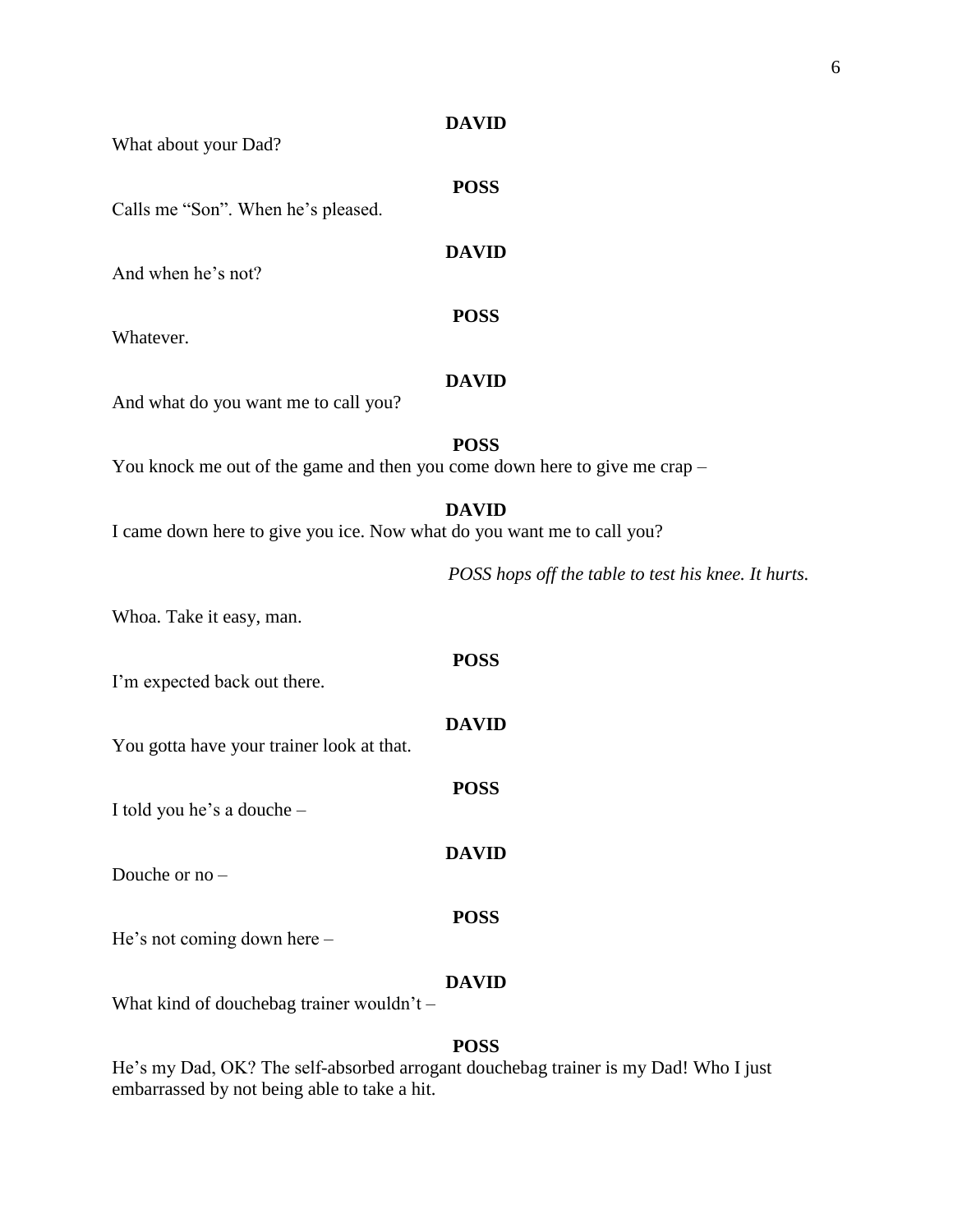*POSS tries to limp away.*

# **DAVID**

Look, we got some crutches around here –

# **POSS**

That is SO not an option!

*POSS limps away.*

# **DAVID**

It's your Dad's fault I got that hit in.

#### **POSS**

Whoa. This I need to hear.

# **DAVID**

He posts all those videos of you. Makes you easy to scout. You got some nice moves…some very nice moves… but you forget about the left side when you're under pressure. Easy to get you from behind.

#### **POSS**

I can read a defense. But when the whistle blows I assume everyone else hears it.

# **DAVID**

Look, get your butt back on the table. I can wrap your knee.

#### **POSS**

If you want to help so much just help me get back out to the –

# **DAVID**

After I wrap your knee. Now sit yourself down like I said.

*POSS sits on the table. DAVID takes some wrap out of his helmet and starts wrapping POSS' knee.*

Flex your knee for me. Not that bad, right? Don't worry. I know how this goes. Where's it hurt?

# **POSS**

Here. (*laughing to himself*) Maybe that's the pan.

# **DAVID**

What?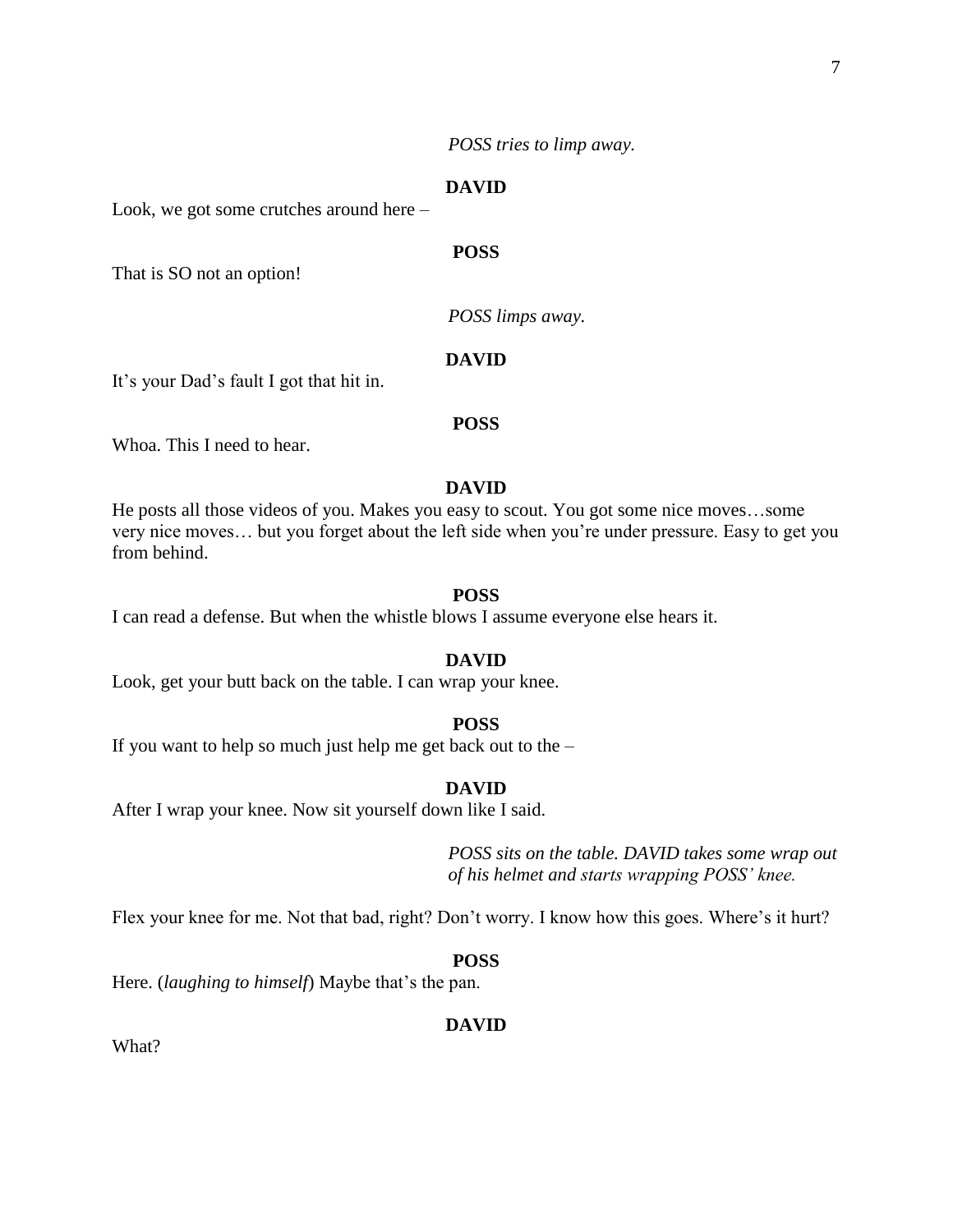#### **POSS**

Just some comment someone wrote on one of the videos my Dad posted. They said "Spice O'Regan always plays with panache." Most people don't write stuff like that. And my Dad -

# **DAVID**

Most people write "this guy is a flamer" or "this is the gayest thing I ever saw".

#### **POSS**

Right. Anyway. But my Dad…see when my Dad read that he said, "what's a pan ache?" Panache? A pan ache? My dad's not…Maybe I should tell him I figured out where the pan is…that this is my pan ache.

# **DAVID**

It actually said "Despite his inability to read the defense, O'Regan plays with a panache few other players have." Or a pan ache, if you'd prefer. But I meant panache. You look surprised.

#### **POSS**

I'm surprised you used the word panache.

#### **DAVID**

A dashing style of confidence? Courageous flamboyance?

#### **POSS**

I know what it means. I'm just surprised you used it.

**DAVID** To refer to you? **POSS** At all. **DAVID** Because I live in Laurel? **POSS** Because you're a linebacker. **DAVID**

I'm also a wide receiver on offense.

**POSS**

Most football players don't use words like panache.

#### **DAVID**

No they don't. Most football players say stupid stuff like, "CHEN? What, are y'all from China?"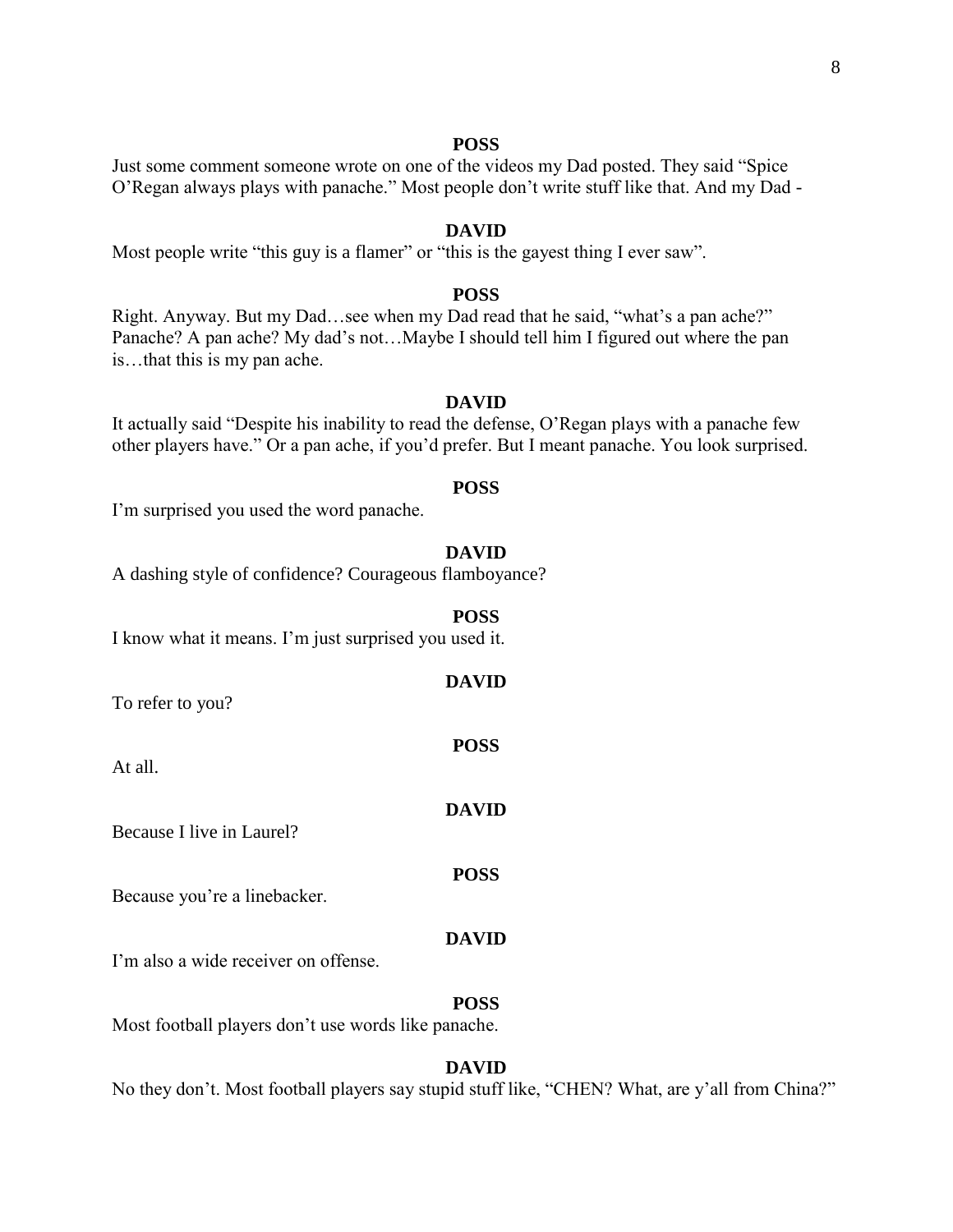#### **POSS**

Football players don't use words like panache unless they want to be called gay.

#### **DAVID**

You're right about that. But it works best if you call me David. Now I need to know what name to call you.

#### **POSS**

Wait…what?

# **DAVID**

You've rejected Oren. You're rejecting Spice. What is your next name? I will not finish wrapping your knee until you tell me. And you will not get back onto that field until I know.

#### **POSS**

I don't know.

#### **DAVID**

I need to know what name to call you.

#### **POSS**

I'm never gonna see you again.

#### **DAVID**

I will unwrap this knee and pop it so hard they will feel it in Georgetown if you do not tell me what name you want me to call you from now on.

#### **POSS**

You know in those forms you have to fill out for standardized tests – are you doing those? – there's a bubble for every letter in the alphabet, but there's never a bubble to shade in for the apostrophe. It's like the apostrophe doesn't exist. So my name always comes back like "Oregan". Like someone spelled the state wrong. And not just those tests. Everybody forgets the apostrophe. They just leave it out, this huge part of who I am. It's invisible. When I spell my name to people I'm always careful to say "O apostrophe R E G A N." "O APOSTROPHE R." I've started to shout the apostrophe now. My mother says it's impolite. But I don't want it to be invisible anymore. APOSTROPHE!!

#### **DAVID**

You want me to call you Apostrophe?

#### **POSS**

"Poss". I'm thinking "Poss" is a good name.

#### **DAVID**

Like you got a posse. Or you're a positive man.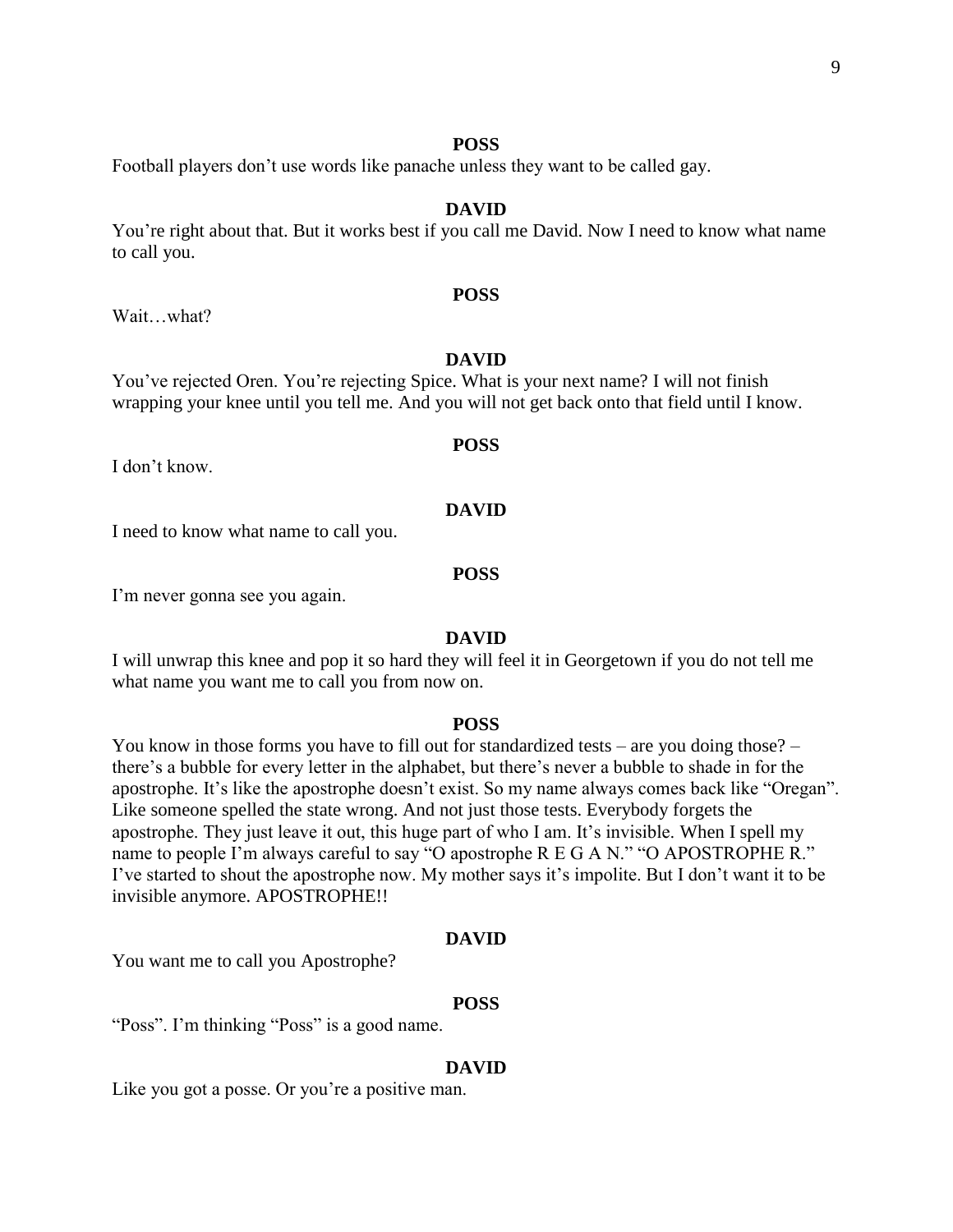#### **POSS**

**POSS**

**DAVID**

# It doesn't have a meaning. It's just what I want. To be who I really am. Not invisible. You know?

# **DAVID** I know. I guess I'm the first person to know the real Poss.

Maybe.

# Gimme that ice.

You hurt?

# **DAVID**

**POSS**

I am. A serious injury. I have a pan ache. Ooooh! My pan! My pan! It aches so bad!

*POSS laughs and raises the icebag to strike DAVID.*

Not my pan! Not my pan!

| Where is your pan?      | <b>POSS</b>  |
|-------------------------|--------------|
| Same place as your pan! | <b>DAVID</b> |
| Yeah? Show me.          | <b>POSS</b>  |
| Show you?               | <b>DAVID</b> |
|                         | POSS         |

Show me!

# **DAVID**

I'll show you mine, you show me yours?? *(beat)* Seriously. I think we got the same ache.

*We hear a band play the Georgetown fight song.*

(*singing*) There goes old Georgetown, straight for a touchdown. See how they gain ground. Lie down forever lie down.